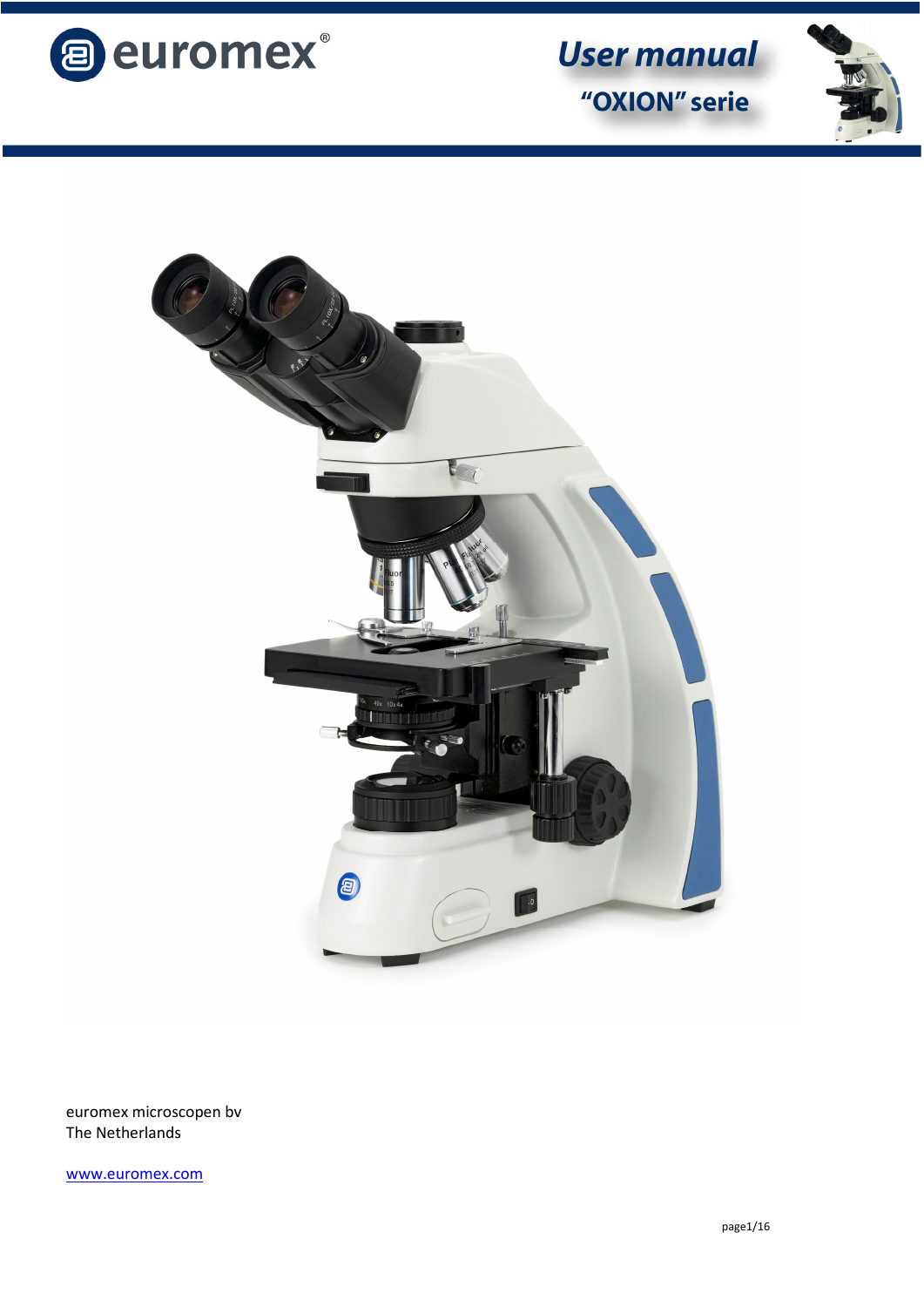



## *Introduction*

The Oxion series has been designed with all kind of Life Sciences applications and great durability in mind. This resulted in a modern, robust and high level microscope for everyday use, equipped with excellent optical and mechanical components. Specific attention to production methods resulted also in an excellent price/performance ratio.

The Oxion features a unique swiveling concept allowing the viewing height to be easily matched with the user height and compared to traditional microscopes add approximately 40 mm extra viewing height. The Siedentopf tubes have standard HWF plan 10x eyepieces with 22 mm field of view and adjustable diopter. The interpupillary distance is 50 to 75 mm. Eyepieces can be secured to the tubes. The Oxion head has an ergonomic viewing angle of 30°. The Oxion is available in various configurations suitable for Life Sciences applications in laboratories, high schools and universities but also for routine medical applications and veterinary medicine. Besides the bright field contrast method, configurations with phase contrast, dark field contrast, simple polarization or fluorescence illumination can be used.

The computer optimized design of the Oxion ensures high stability and durability which results in an advanced ergonomical all-round microscope. Below the head, the microscope features an opening for insertion of an optional polarizer. A handgrip at the back of the stand allows easy transportation of the microscope.

The large 150 x 140 mm table with 76 x 50 mm translation mechanical stage and a reversed nosepiece for up to 5 objectives makes the Oxion suitable for advanced laboratory work. Ergonomically placed adjustment knobs minimize fatigue during long microscopy sessions. The general shape of the stand has been specifically designed to match today's standard. The height adjustable Abbe N.A. 1.25 condenser accepts sliders for economical phase contrast and dark field applications.

The Oxion can also be equipped with a heating stage which can be set up to 50° Celsius by a real PID controller. Higher temperatures can be achieved on special request. The 3 Watt adjustable LED illumination offers the user a comfortable illumination with a very constant color temperature and a very long term usage. The Koehler illumination enables highest contrast and maximum achievable resolving power of the optics. Besides low energy consumption and no heating, the high powered LED has a long operating lifetime. The 100 Watt mercury-vapor light source enables a large range of wavelengths to be used for various fluorophores. The vertical light reflected illuminator can accept up to 4 cubes at the same time for appropriate exciter and emitter filters

## **Bright field**

A large scale of applications is covered by the common light-transmitted bright field contrast method. Besides the standard plan achromatic 4x, 10x, 20x, S40x, S60x, S100x oil bright field, the Oxion can also be engaged with newly designed high contrast plan semi-Apochromatic objectives. The improved correction of these objectives results in lower aberrations and improved resolving power for the complete optical system. All objectives are treated with a multi-layer anti-reflection coating and are anti fungus.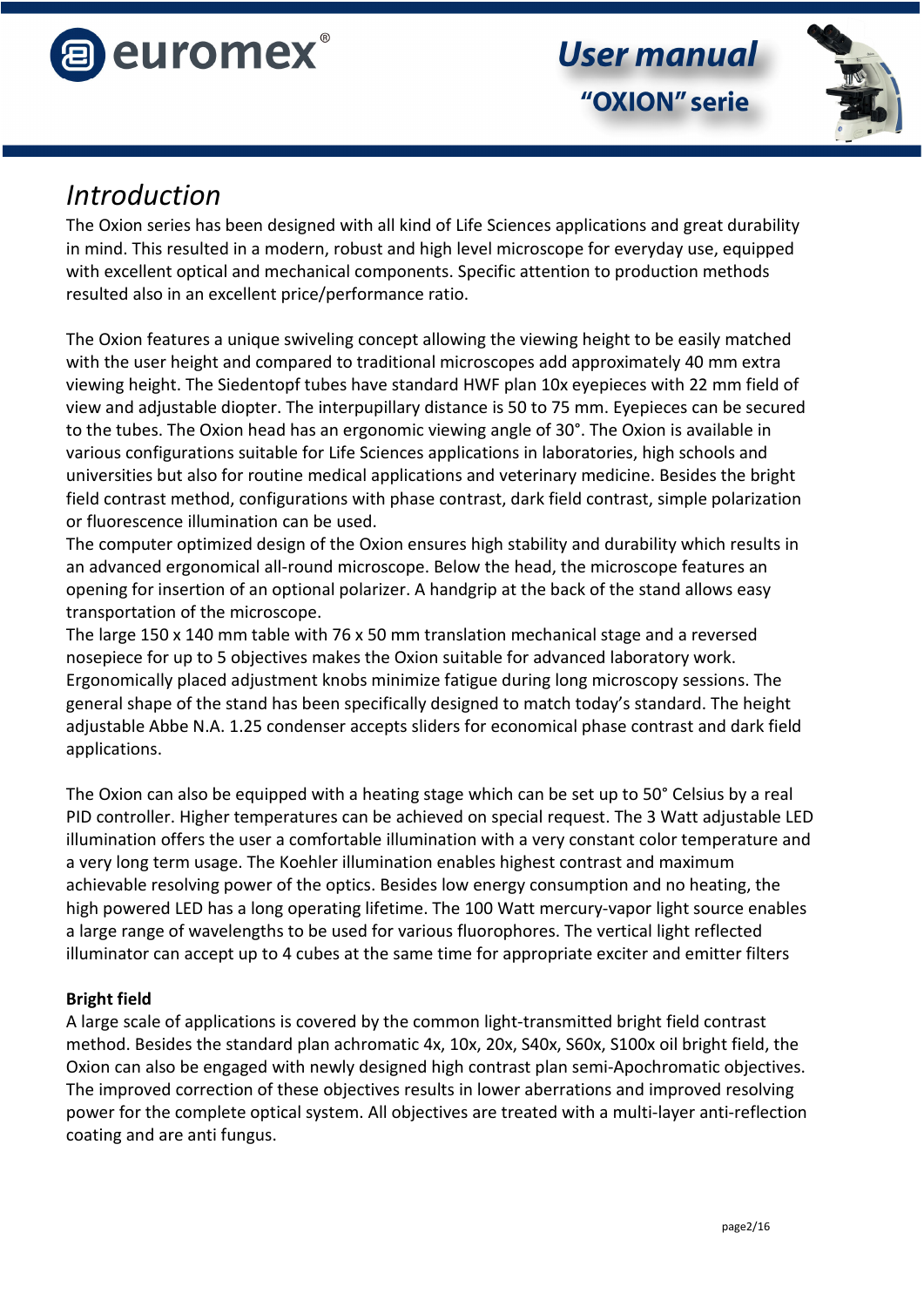

"OXION" serie

**User manual** 



**Phase contrast** The observation of living cells and specimens with poor contrast is made possible by the use of the phase contrast method. Two different phase contrast equipments are available. All phase plan contrasts objectives can be used with both systems. A first economical way is to use sliders, each equipped with phase contrast rings. The first slider features phase rings for 10x and S40x and the second for 20x and S100x plan phase contrast objectives. These phase contrast sliders are simply inserted into the standard condenser of the Oxion.

The second method is to use one of the 2 available Zernike phase contrast disc condensers. The first Zernike disc condenser allows bright field contrast and phase contrast for 10x, 20x, S40x and S100x phase plan objectives. The second one allows bright field and phase plan contrast for 10x, S40x, S100x phase plan objectives and also features a dark field contrast method for magnifications up to 400x. Both condensers are delivered with a telescope to adjust the phase contrast rings.

**Fluorescence** Today, fluorescence microscopy offers a faster and reliable identification of infectious diseases and allows observation of complex interactions in unstained living cells. The high contrast plan semi-Apochromatic Fluarex 4x, 10x, 20x, S40x and S100x oil objectives combined with the 22 mm eyepieces of the Oxion, offer the necessary resolution and field of view for fast detection of small pathogens. A 100 Watt mercury –vapor light source combined with the high performance fluorescence filters produce excellent contrasted images with an outstanding signal-to-noise ratio.

*Caution!* In this manual a standard configuration is described. Many items are optional!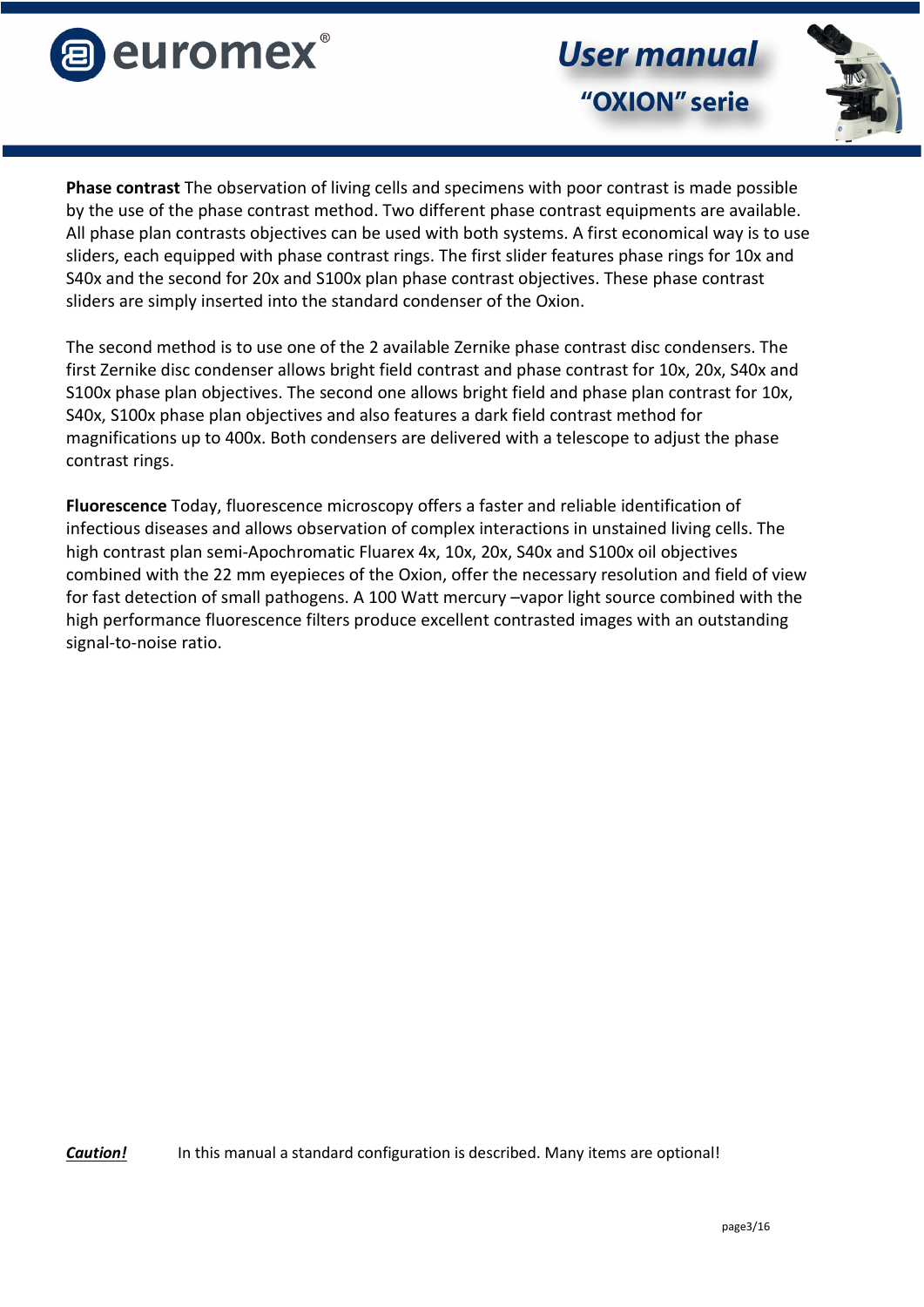



#### continued on next page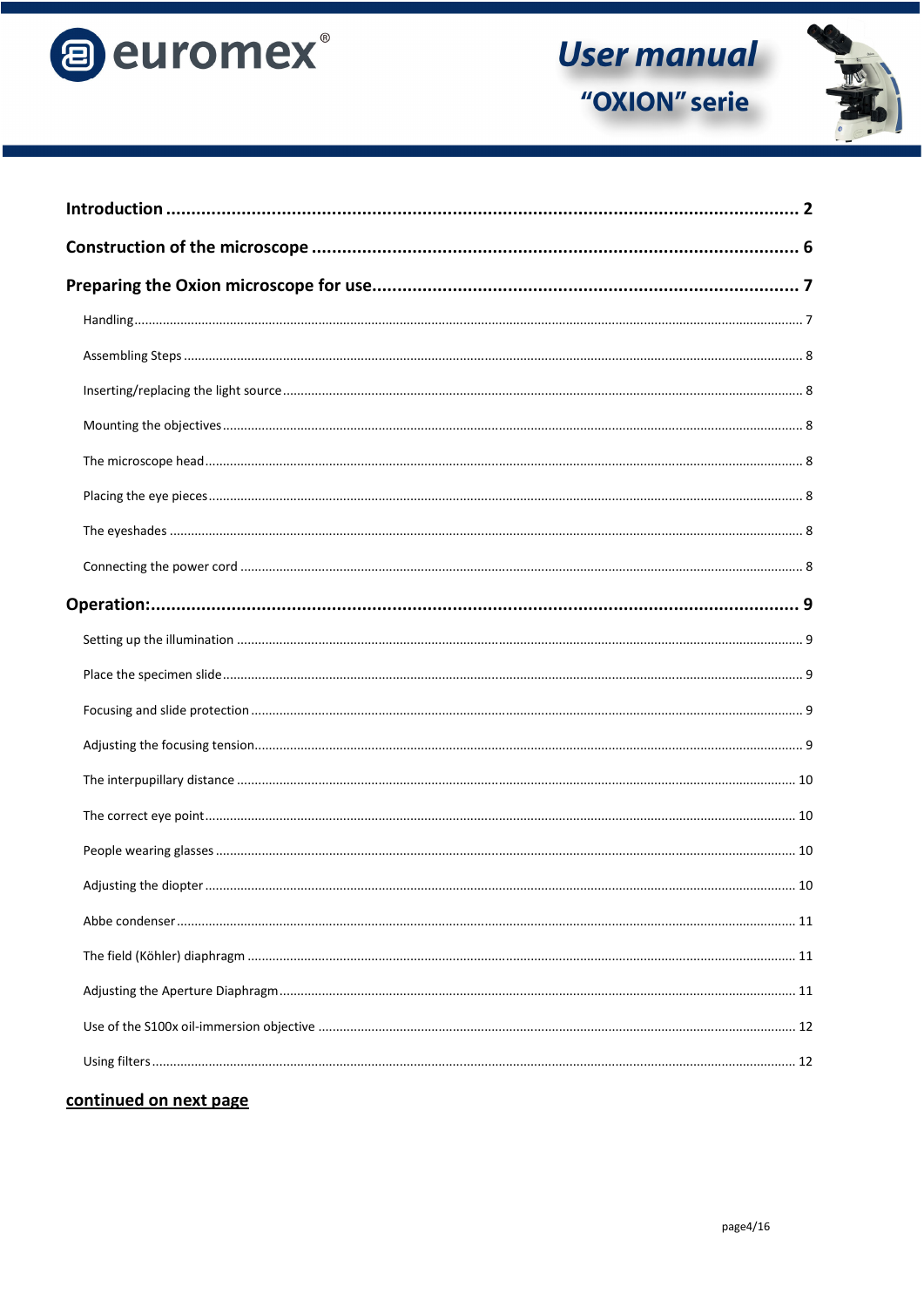

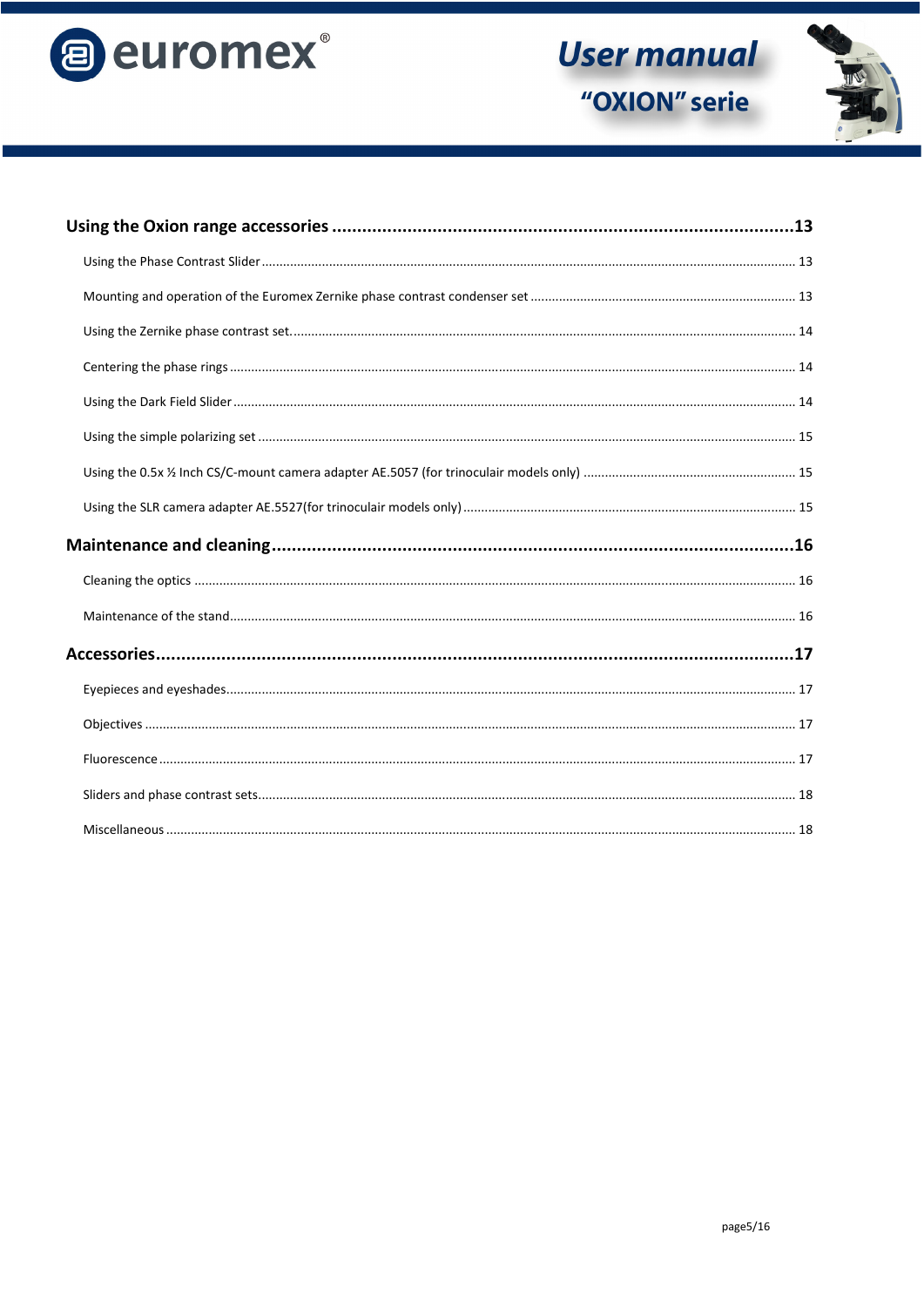



# *Construction of the microscope*

The names of the several parts are listed below and are indicated in the picture:

- 
- B) Microscope head 0) Objectives
- C) Set screw for tube P) Object clip
- 
- 
- 
- G) Coaxial coarse adjustment T) Köhler (field) diaphragm + filter holder
- H) On/Off switch with light adjustment X) Slide protection screw
- I) Lamp unit
- J) Eyepieces
- K) Eye cups
- L) Diopter adjustment
- M) Filter slot (with dust cover)
- A) Photo port N) Revolving nosepiece for 5 objectives
	-
	-
- D) Stand arm Q) Object x/y stage
- E) Stage controls The R) Condenser with iris diaphragm
- F) Coaxial fine adjustment S) Height adjustment condenser (not visible)
	-
	-

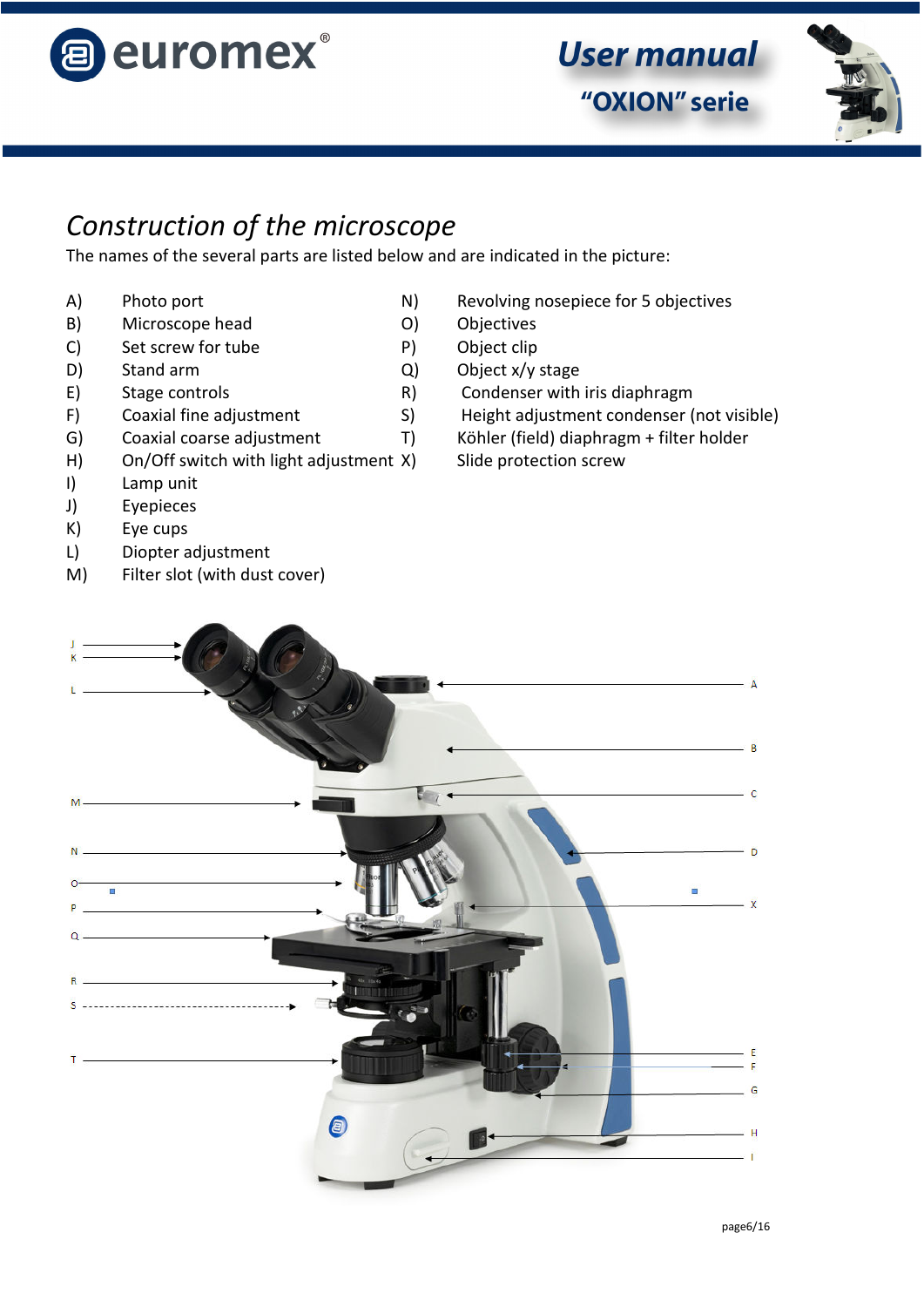



# *Preparing the Oxion microscope for use*

## **Handling**

Your microscope is a delicate product, please handle it with care.

Carefully remove the items from their packing and place them on a flat, firm surface. Please do not expose the microscope to direct sun light, high temperatures, damp, dust or acute shake. Please make sure the worktable is flat and horizontal.

When moving the microscope, use both hands to hold the microscope. Hold it at the back handle and the front of the base (see Fig. 1, point 1).

*Caution!* Holding the microscope at the table, stage focusing knob or head will damage the microscope.

For safety reasons, make sure the power switch is turned off ("0") and remove the plug before Replacing the led or fuse, and make sure the unit is not too warm.



Figure 1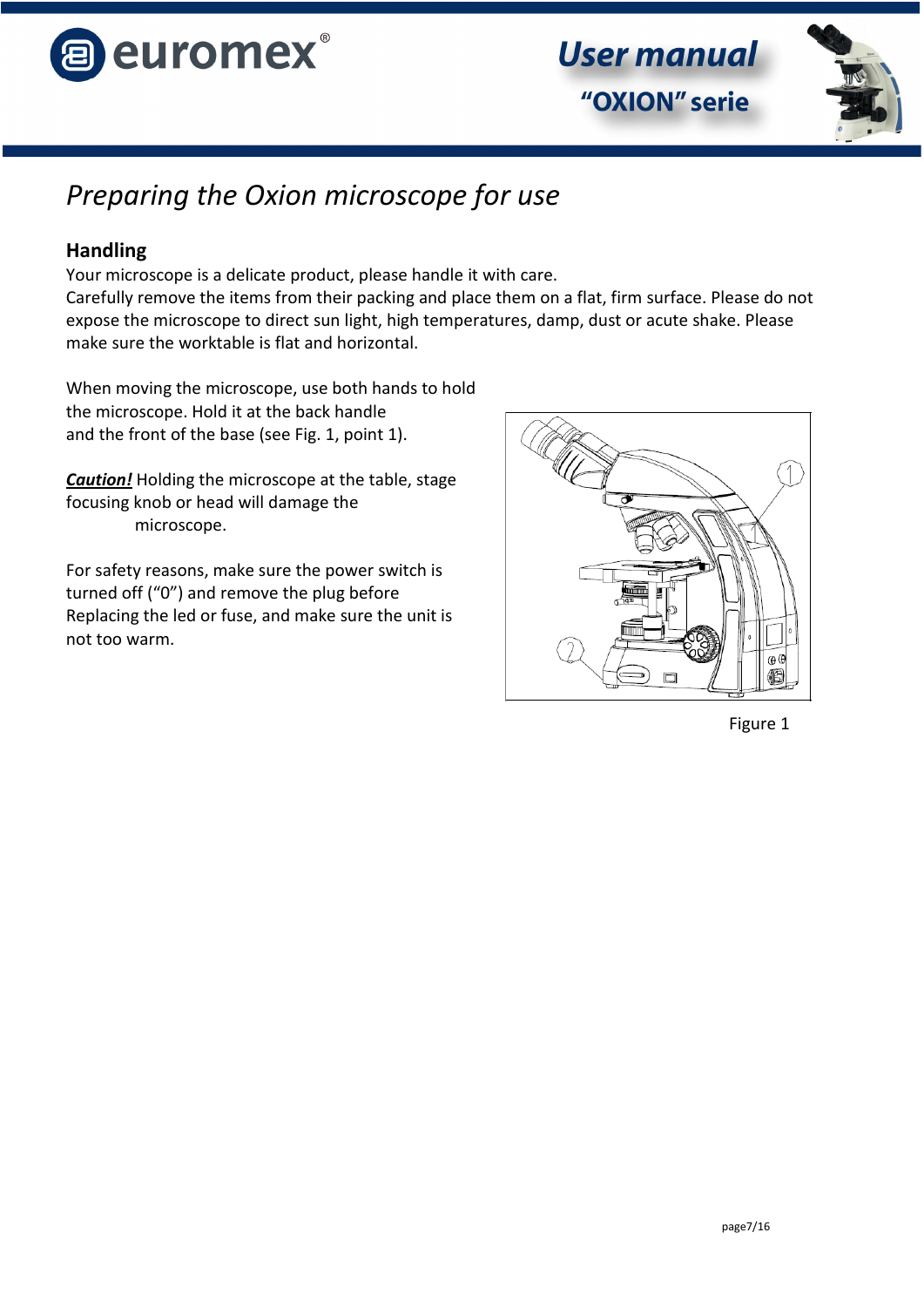



#### **Assembling Steps**

Euromex Microscopes will always try to keep the number of assembly steps for their customers as low as possible but in some cases there are some steps to be taken. The steps mentioned below are often not necessary but described for your convenience nonetheless.

#### **Inserting/replacing the light source**

1. Align the oriented pin and power pin on the light source to oriented holder and power socket, and then push light source into arm smoothly and plug it thoroughly. When replacing the bulb, turn off the main power and wait until the LED and holder cool down. Replace whole LED light source if LED bulb is defect.

#### **Mounting the objectives**

1. Rotate the coarse focusing knob to lower the stage to the lowest position.

2. Install the objectives into the objective nosepiece from the lowest magnification to the highest in a clockwise direction from the rear side of the microscope. When using the microscope, start using the low magnification objective (4X or 10X) to search for specimen and focus, and then continue with high magnification objective to observe.

#### **The microscope head**

The standard Oxion series configuration is supplied with the head assembled. However, if your order contains the fluorescence it should be mounted first. The dovetail on the bottom side of these parts fits into the slot on the top side of the other parts.

#### **Placing the eye pieces**

- 1. Remove the cover of eyepiece tube.
- 2. Insert the eyepiece into the eyepiece tube

3. When adjusting diopter by adjustable eyepiece, lock eyepiece with hexagon lock-screw to avoid the eyepiece group from rotating in eyepiece tube.

#### **The eyeshades**

Each eyepiece has its rubber eyeshade. This prevents damage to the lens, and prevents stray light. The eyeshade can simply be slipped over the eyepiece.

#### **Connecting the power cord**

The Oxion series microscopes supported a wide range of operating voltages: 100 to 240V. Please use a grounded power connection.

- 1. Make sure the power switch is at"0" (OFF) before connecting.
- 2. Insert the connector of power cord into the Oxion's power socket, and make sure it connects well.
- 3. Insert the other connector into the mains socket, and make sure it connects well.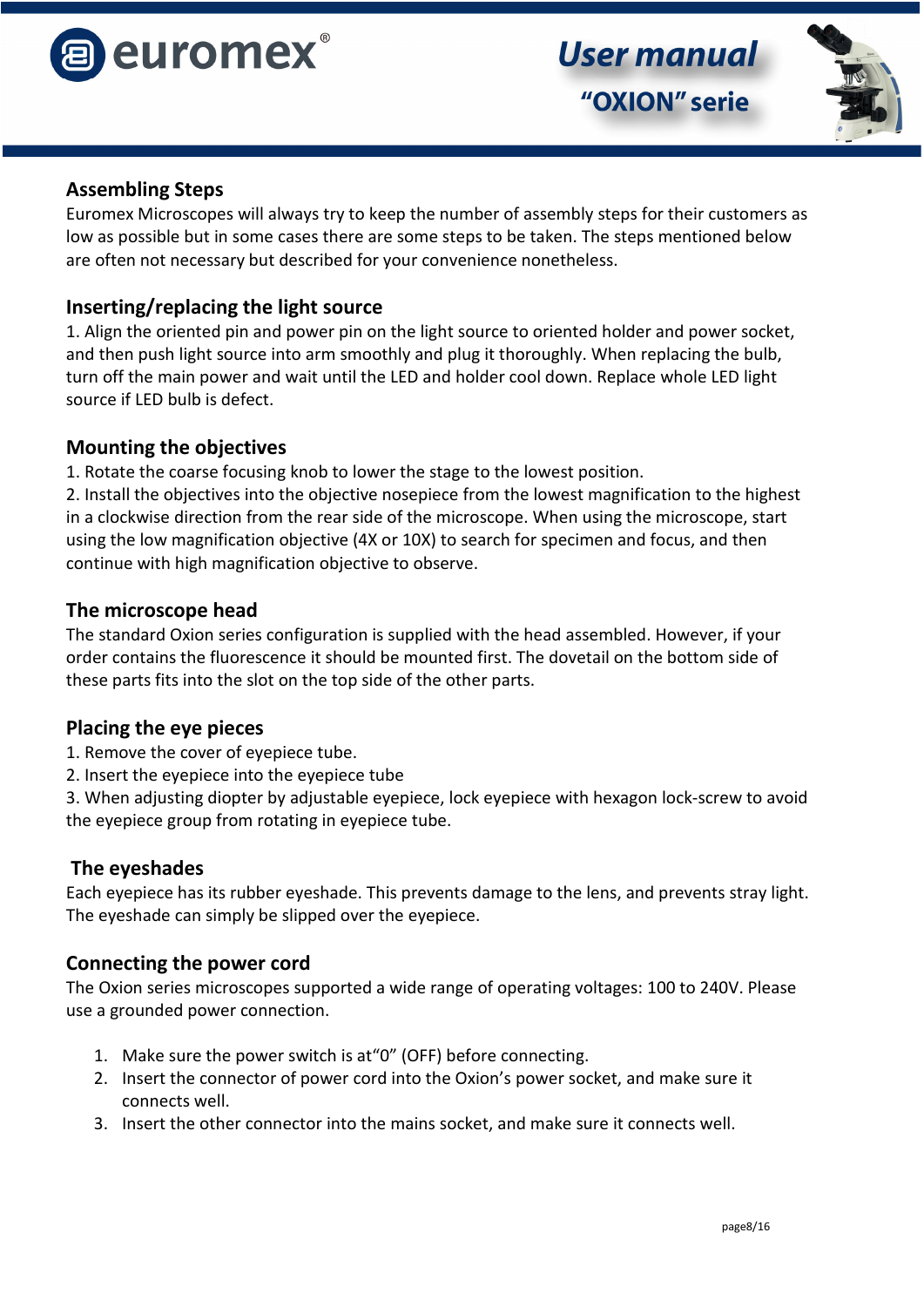



Don't use bend or twist the power cord, it will get damaged. Using the special cord supplied by Euromex. If it's lost or damaged, choose one with the same specifications.

# *Operation:*

## **Setting up the illumination**

- 1. Connect the Oxion microscope to a mains power source and turn on the main power switch on.
- 2. Adjusting the light adjustment knob until the illumination is comfortable for observation. Rotate the light adjustment knob clockwise to raise brightness. Rotate the light adjustment knob counterclockwise to lower brightness

**Caution:** The maximum light intensity when using the 4x and 10x can damage the eyes! We recommend using the neutral filter with these magnifications.

## **Place the specimen slide**

- 1. Push the arm of the specimen holder backwards.
- 2. Release the arm slowly clamping the slide with the cover glass facing up.
- 3. Rotating the X and Y-axis knob will move the specimen to the center for alignment with the center of the objective.

## **Focusing and slide protection**

- 1. Select the objective 4x to the optical path.
- 2. Rotate the position screw to top, observe the right eyepiece with right eye. Rotate the coarse focusing knob until the image appears.
- 3. Rotate the fine focusing knob for detailed focusing and lock the slide protection screw. The slide protection screw protects the slide by limiting the travel of the table. This way the objectives will not touch or break your slides.

## **Adjusting the focusing tension**

The Oxion series microscope focusing knobs can be adjusted for tension. You can set it from light to heavy according your own preference. Please note that when the specimen leaves the focus plane after focusing or the stage declines itself, the tension should be set higher. To tighten the focusing arm (more heavy), rotate the tension adjustment ring according to the arrowhead pointed; to loosen it, please turn it in the reverse direction.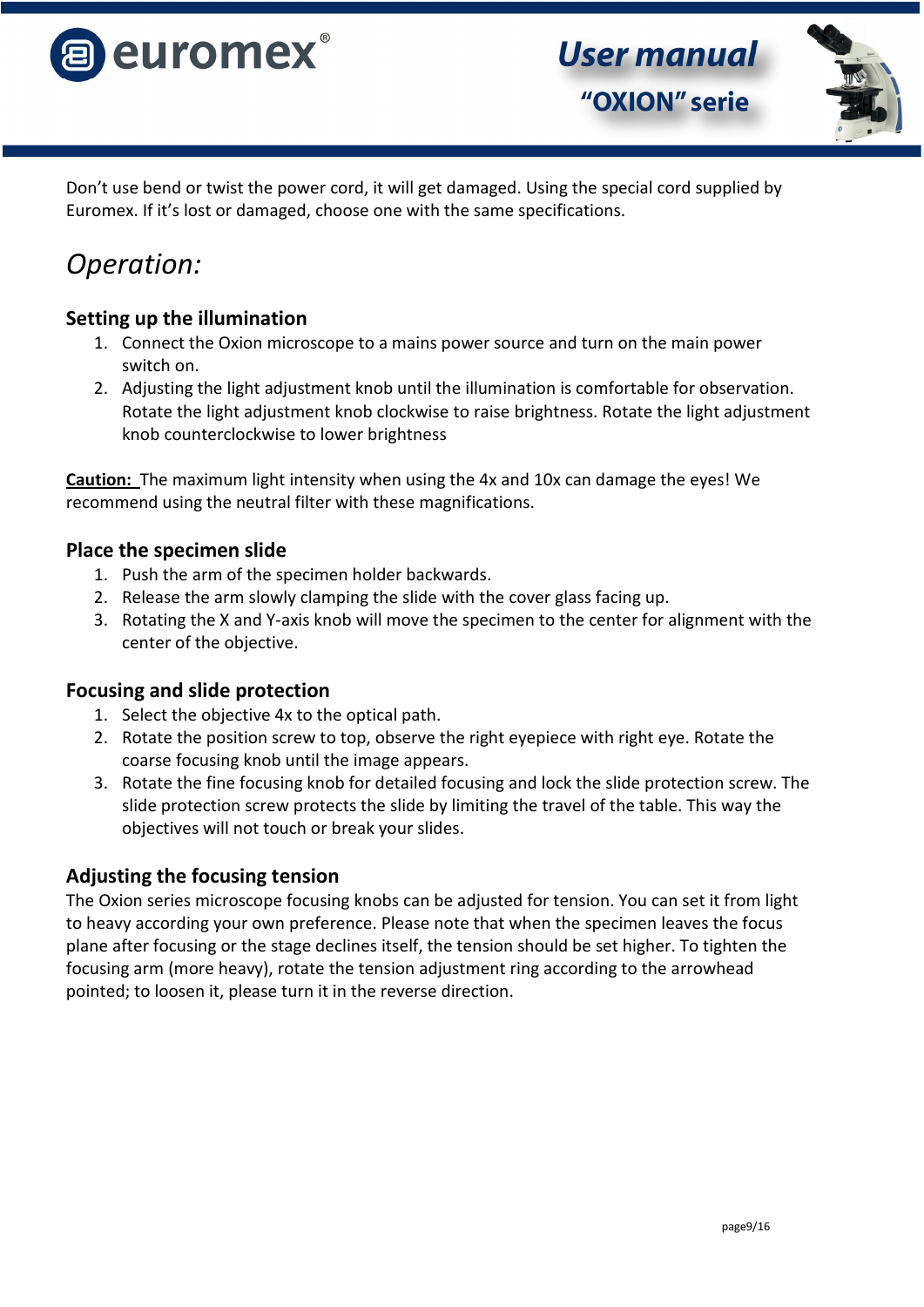



## **The interpupillary distance**

Using a binocular (or trinocular) tube is less tiring for the eyes than the use of a monocular tube. In order to obtain a smooth "compound" image, one should go through the below steps.

The correct interpupillary distance is reached when one round image is seen in the field of view (see image below). This distance can be set by either pulling the tubes towards each other or pulling them from each other. This distance is different for each observer and thus should be set individually. When more users are working with the microscope it is recommended to remember your interpupillary distance for a quick set up during new microscopy sessions. The Oxion's swiveling eyepiece tube can be rotated 360º. You can select corresponding eye point height according to your own preference.



adjustment adjustment

## **The correct eye point**

The eye point is the distance from the eyepiece to the user's pupil. To obtain the correct eye point, move the eyes towards the eyepieces until a sharp image is reached at a full field of view.

## **People wearing glasses**

When the eyeshades bother people wearing glasses, the Oxion series eyeshades simply can be folded back to create more space.

## **Adjusting the diopter**

Using a binocular (or trinocular) tube is less tiring for the eyes than the use of a monocular tube. In order to obtain the right interpupillary setting, one should go through the below steps.

- Turn the diopter adjustment ring of the left eyepiece tube until the scale shows the same reading as on the indicator.
- Close the right eye and focus the left tube by means of the coarse- and fine adjustment knobs
- Close the left eye and focus the right tube with the diopter adjustment ring.

This procedure should be followed by each individual user. When more users are working with the Oxion microscope it is recommended to remember your diopter setting for a quick set up during new microscopy sessions.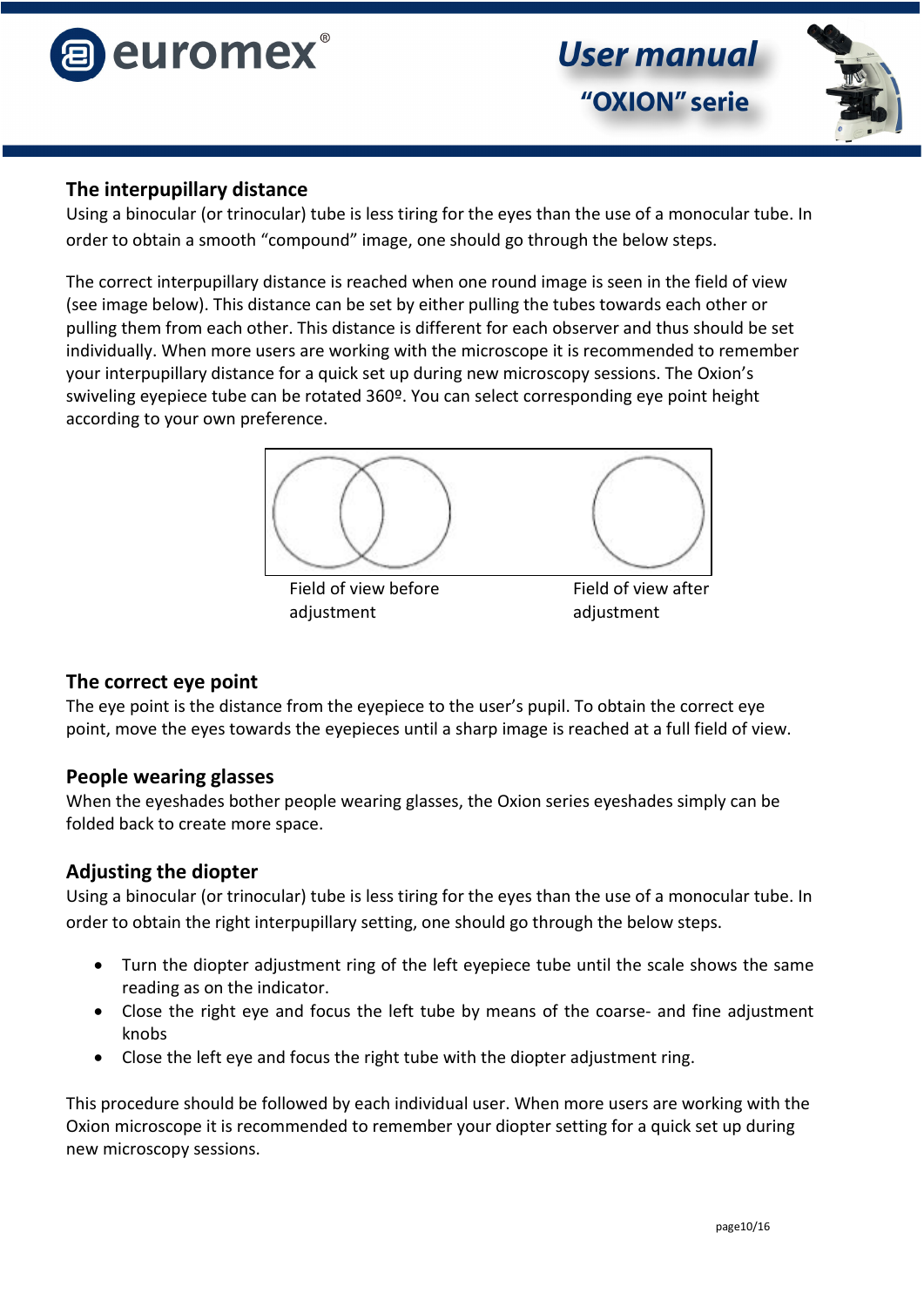



#### **Abbe condenser**

Beneath the object stage an Abbe condenser (M) N.A. 12.5 is mounted. The condenser can be adjusted in height by means of a rack and pinion movement and knob (H). With this one can focus the light on the specimen by which the contrast can be optimized. The condenser is factory precentered if needed the following procedure can be followed to center the condensor.

- 1. Move the condenser to the highest position.
- 2. Select the 10x objective to the light path and focus the specimen.
- 3. Rotate the field diaphragm adjustment ring to put the field diaphragm to the smallest position.
- 4. Rotate the condenser up-down knob, and adjusting the image to be clearest.
- 5. Adjusting the center adjustment screw and put the image to the center of the field of view.
- 6. Open the field diaphragm gradually. If the image is in the center all the time and inscribed to the field of view, it shows condenser has been centered correctly.

#### **The field (Köhler) diaphragm**

By limiting the diameter of the beam entering the condenser, the field diaphragm can prevent other light and strengthen the image contrast. When the image is just on the edge of the field of view, the objective can show the best performance and obtain the clearest image. The diaphragm is factory pre-centered.

#### **Adjusting the Aperture Diaphragm**

- 1. The aperture diaphragm is used to select the numerical aperture of the illumination. When the N.A. of illumination is matching with the N.A. of the objective, the highest possible resolution, dept of field and contrast are obtained.
- 2. When contrast is low, rotate the diaphragm adjustment ring to 70%-80% of the N.A. of objective this will improve the contrast of the image. The diaphragm is factory precentered.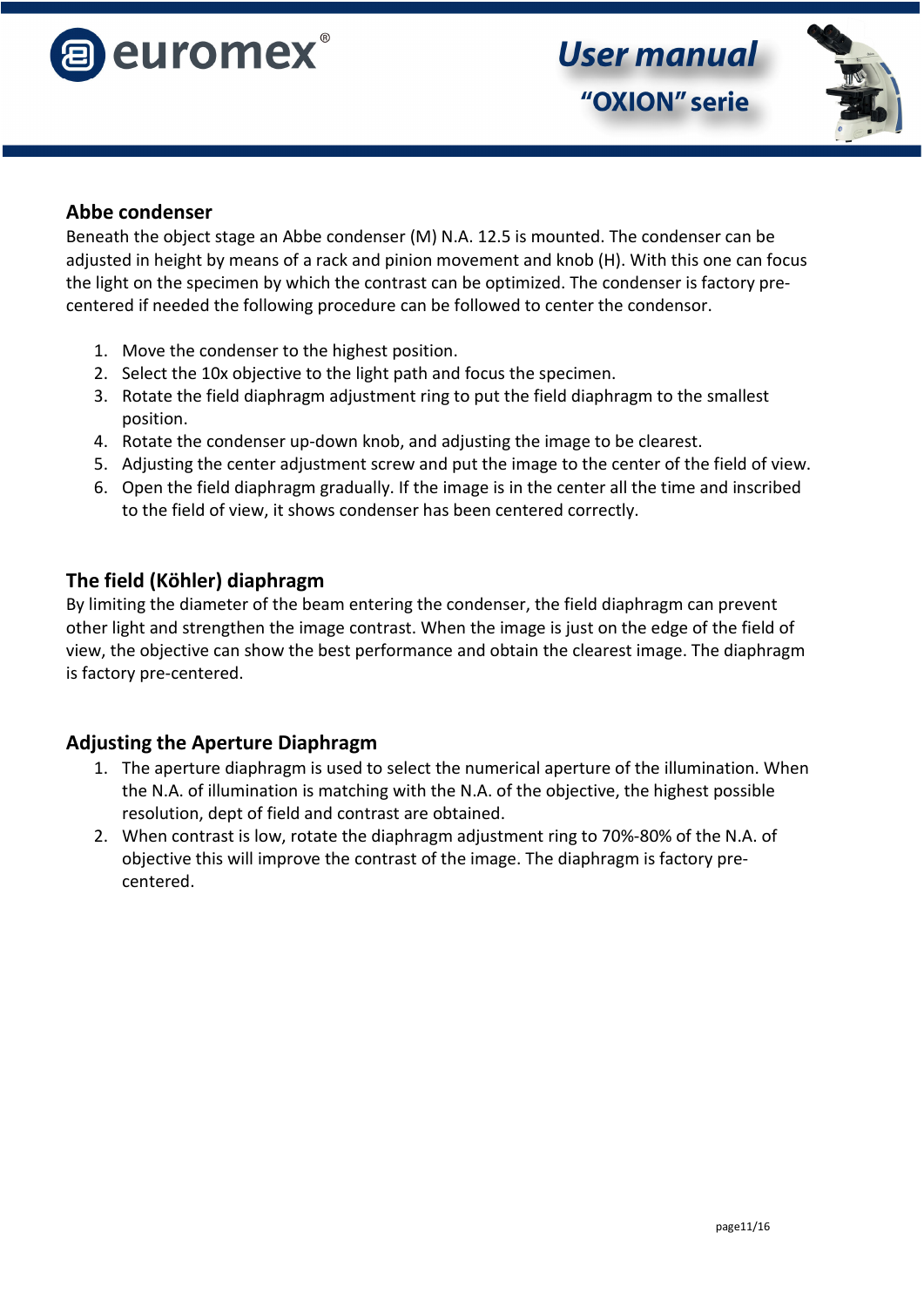

## **Use of the S100x oil-immersion objective**

The Euromex Oxion range microscopes are equipped with an S100x N.A. 1.25 oil immersion objective. Please follow these instructions for using this objective:

- 1. Remove the dust protection from the revolving nosepiece to mount the S100x objective.
- 2. Focus the image with the S40x objective.
- 3. Turn the revolving nosepiece so the S100x objective almost reaches the click-stop.
- 4. Put a small drop of immersion oil on the centre of the slide (always use Euromex Immersion oil).
- 5. Now turn the S100x objective so that you feel the click stop.
- 6. The front lens is in contact with the immersion oil.
- 7. Look through the eyepiece and focus the image with the fine adjustment knobs.
- 8. The distance between the lens of the objective and the slide is only 0.14 mm!
- 9. In case there are small bubbles visible turn the S100x objective a couple of times left/right so that the front of the objective moves in the oil and the bubbles will disappear.
- 10. After using the S100x objective turn the table with the fine adjustment knobs downwards until the front lens doesn't touch the oil any longer.
- 11. Always clean the front lens of the S100x objective with a piece of lens paper that is moistened with a drop of Xylol or alcohol. We recommend using Euromex lens paper and Xylol or alcohol.
- 12. Clean the slide after use as well.

The S100x can also be used without immersion oil (dry). Please be aware of the fact that in such case the resolution will be much lower and parfocallity is lost!

#### **Caution**

Never put a drop of Xylol or alcohol directly on the lens of the objective. It could enter the objective and dissolve the glue that holds the lenses! Avoid oil contact with any of the other objectives!

## **Using filters**

Filter can change the background to a more suitable view and increase the contrast. Please see the Oxion brochure for all available filters.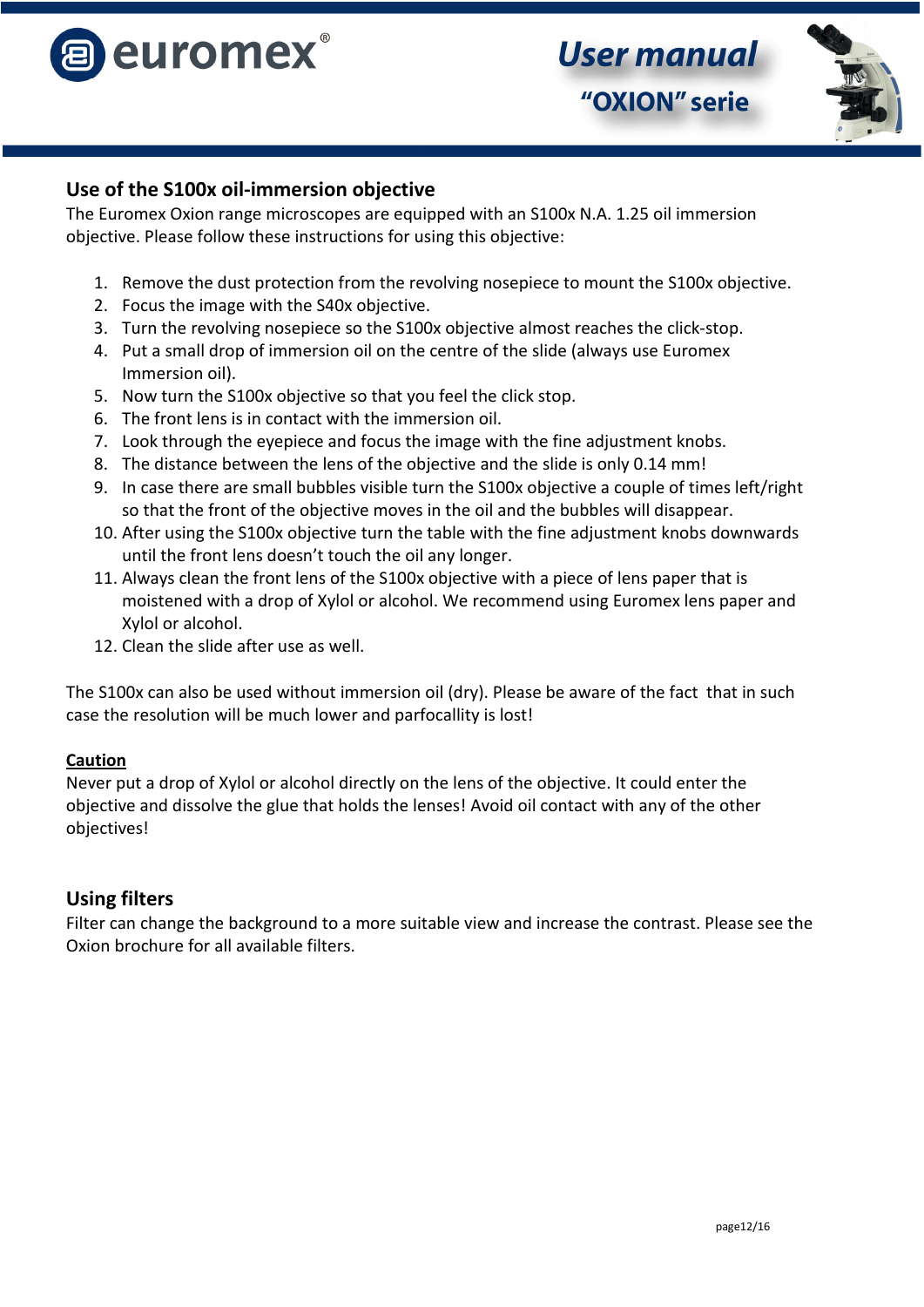

**User manual** "OXION" serie

## *Using the Oxion range accessories*

## **Using the Phase Contrast Slider**

- 1. Keep the phase contrast slider face up (text up); insert it from left to right into the condenser slider socket as the direction of the arrow pointed.
- 2. Each slider has 3 positions, 2 phase contrast positions and in the center of the slide the bright field position for normal use without phase contrast. Each phase contrast objective used has to be matched with the phase contrast ring on the slider. For example: when the 10x phase contrast objective is used the slider should be positions to match the 10 phase diaphragm).

When observing phase contrast, please set the aperture diaphragm indicator to "PH" position.

Note: the phase diaphragms in the sliders are pre-centered do not need to be adjusted in operation.

## **Mounting and operation of the Euromex Zernike phase contrast condenser set**

Use of phase contrast with the Oxion microscope

The phase contrast method was designed in 1934 by the Dutchman Frits Zernike to observe very thin or transparent objects. This technique uses the fact that light travelling through tissue undergoes a phase shift due to diffraction.

By recombining the phase shifted light with the background light, a contrasted image appears in the eyepiece

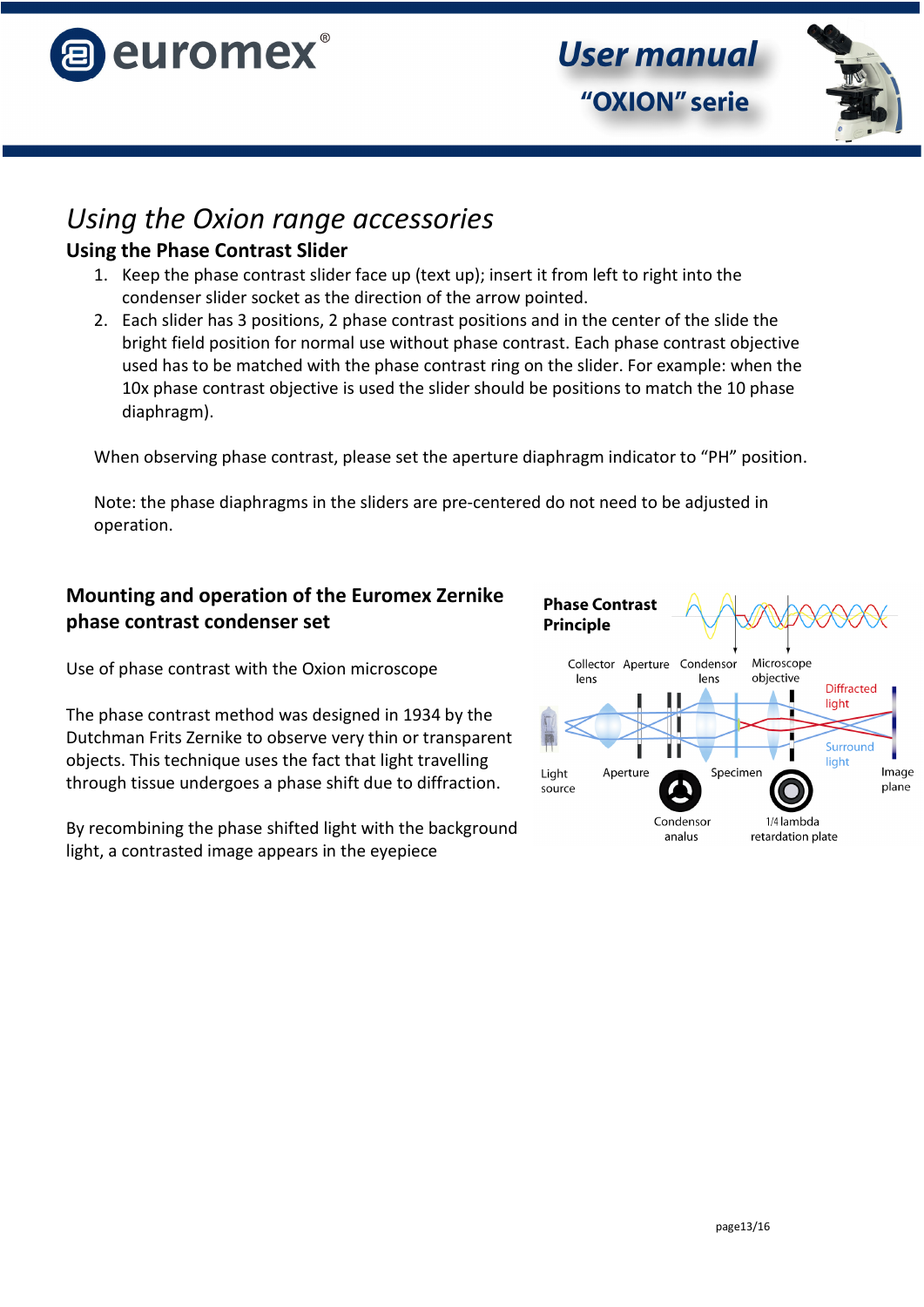



#### **Using the Zernike phase contrast set.**

Any Oxion model with a Zernike phase contrast set comes with the condensor and objectives already mounted and centered on your microscope. If you suspect misalignment or want to check the alignment please see the next point for "centering the phase rings".

The height of condenser can be adjusted in height by means of a rack and pinion movement. In this way the light beam is concentrated in the specimen for an optimum resolution.

#### **Centering the phase rings**

Take following steps in order to centre the phase rings:

- For centering of the 10x phase objective, turn the condenser disc in such a way that the corresponding phase ring is in place under the condenser.
- Place the centering telescope in the eyepiece tube, and focus the phase ring of the objective by means of the adjustable eye lens.
- Now focus the centering ring of the condenser by means of the coarse and fine adjustment knobs.
- At last, center the phase ring beneath the condenser disc with the phase contrast adjusting levers, until the two rings visible in the eyepiece are in one centric line.
- Repeat each step for all objectives.





Not centered and content centered properly

## **Using the Dark Field Slider**

- 1. Keep the dark field slider face up (text up); insert it from left to right into the condenser slider socket as the direction of the arrow pointed.
- 2. The slider has 2 positions, one position for dark field and one for normal bright field use without dark field.

When observing in dark field, please fully open the diaphragm to maximum.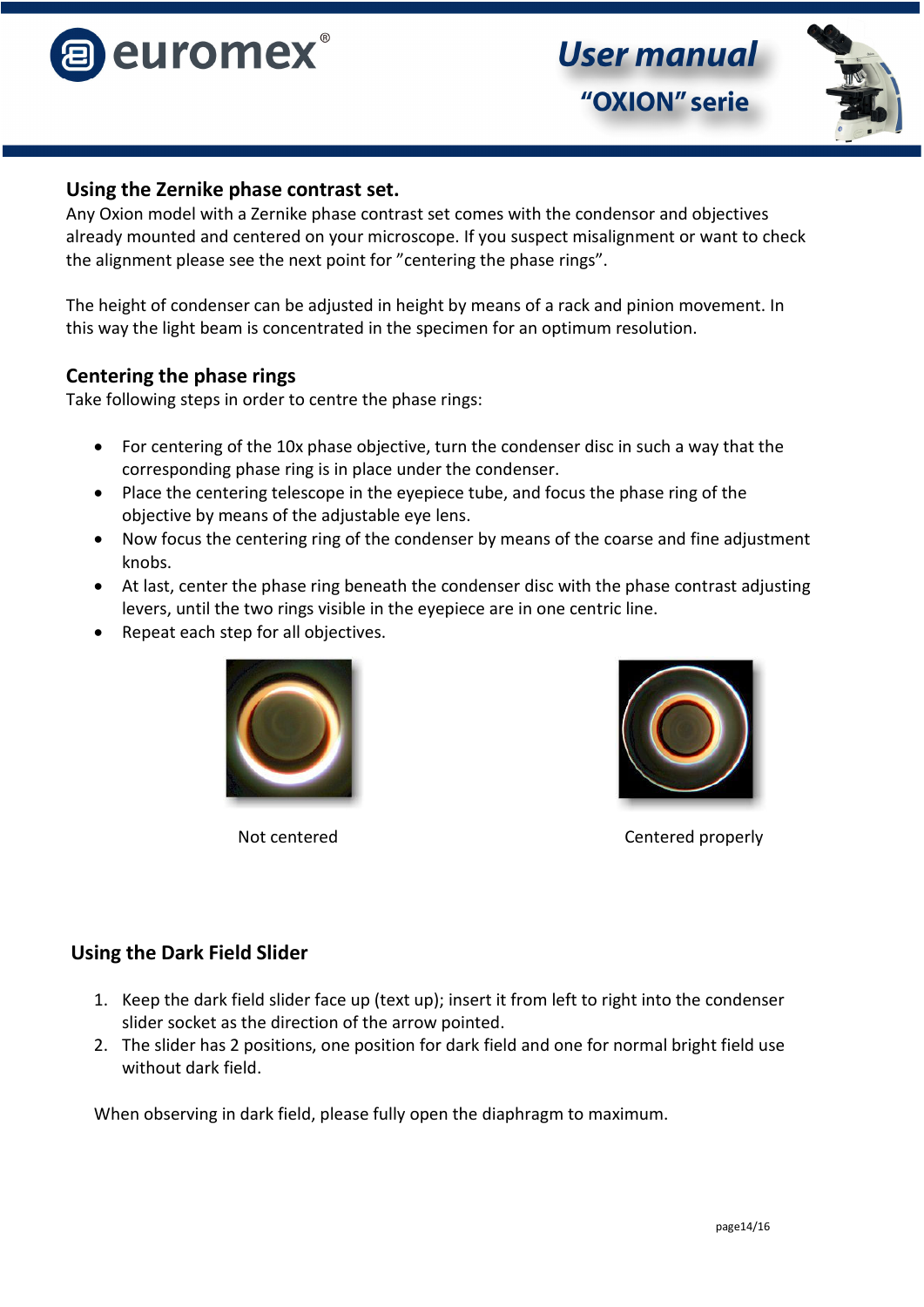



#### **Using the simple polarizing set**

- 1. Simple polarizing includes analyzer and polarizer
- 2. Remove the dust cover from the filter slot (M), and insert the analyzer text face up.
- 3. Put the polarizer into the condenser slot.
- 4. Rotate the polarizer to change the state of polarization.

## **Using the 0.5x ½ Inch CS/C-mount camera adapter AE.5057 (for trinoculair models only)**

- 1. Screw the adapter on your cs/c-mount camera.
- 2. Loosen the lock-screw on the trinocular head.
- 3. Insert the camera adapter into the trinocular port according to the direction of the figure. Secure the lock-screw tightly.
- 4. Focus on a specimen through binocular using your eyes, then observe the image through camera, if the image is un-sharp, rotate the adjustment tube to focus the image.

## **Using the SLR camera adapter AE.5527(for trinoculair models only)**

- 1. Loosen the lock-screw on the trinocular head and remove the dust-cover.
- 2. Insert SLR camera adapter to the trinocular. Secure the lock-screw.
- 3. Loosen the lock-screw on the photo tube and remove the photo tube.
- 4. Insert the photography eyepiece 3.2X to the eyepiece base. Insert and secure the tightly.
- 5. Place the T2-ring on the SLR camera adapter (some models come pre-mounted)
- 6. Place your camera(without objective lens)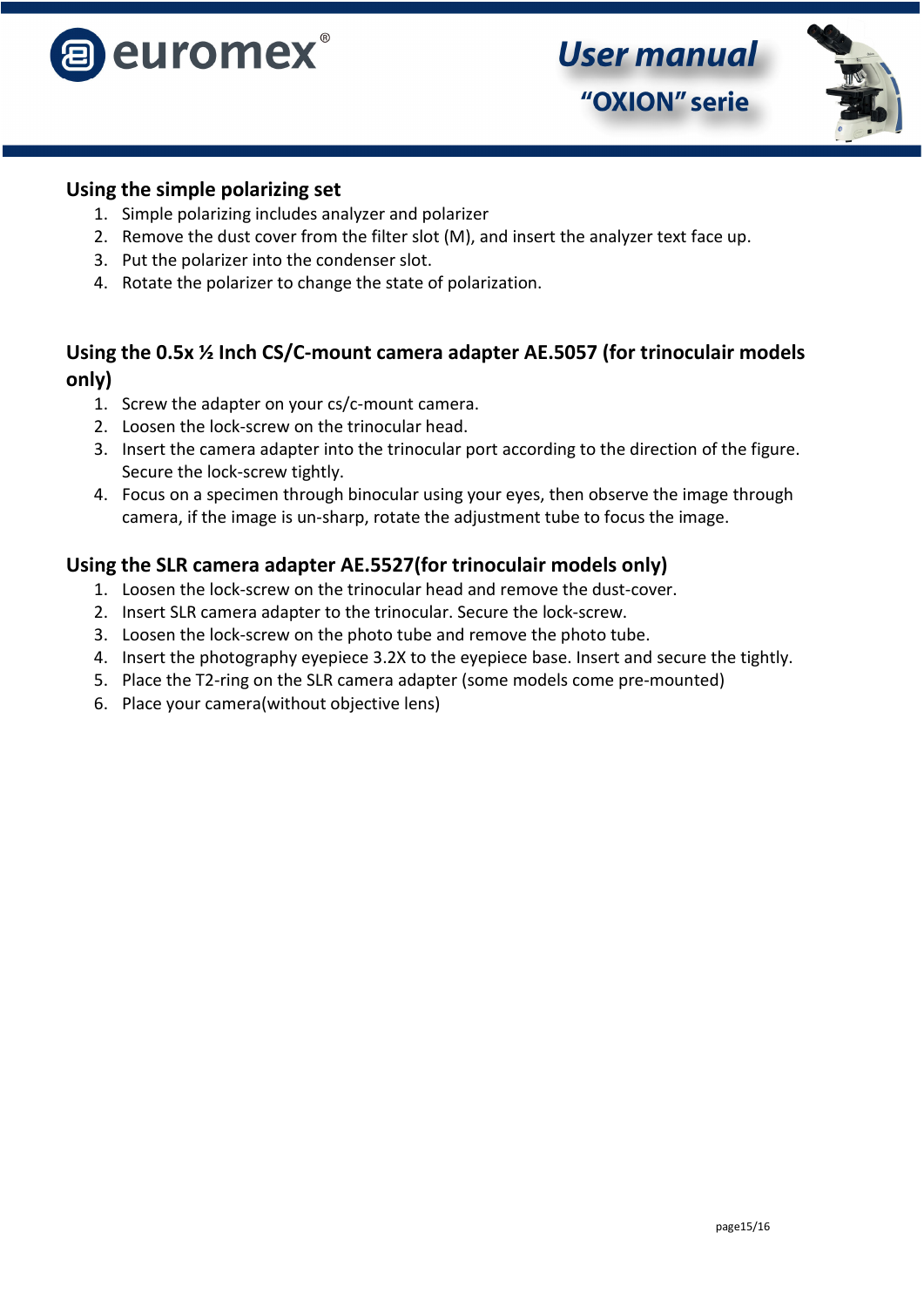



## *Maintenance and cleaning*

Always place the dustcover over your Oxion microscope after use. Keep the eyepiece and objectives always mounted on the microscope to avoid dust entering the instrument.

## **Cleaning the optics**

When the eyepiece lens or front lens of the 10x or S40x objective are dirty they can be cleaned by wiping a piece of lens paper over the surface (circular movements). When this does not help put a drop of Xylol or alcohol on the lens paper. Never put Xylol or alcohol directly on the lens!

When dirt is clearly visible in the field of view it resides on the lowest lens of the eyepiece. By using the Allen-key the eyepiece can be removed from the tube. Clean the outside of the lens. In case there is still dust visible please check if the dust is in the eyepiece by turning it. If this is the case remove the lowest lens carefully from the eyepiece and clean it. Euromex strongly recommends using Euromex cleaning accessories for your Oxion microscope

It is not necessary – and not recommended – to clean the lens surfaces at the inner side of the objectives. Sometimes dust can be removed with high pressured air. There will never be dust in the objectives if the objectives are not removed from the revolving nosepiece.

#### Caution

Cleaning cloths containing plastic fibres can damage the coating of the lenses!



## **Maintenance of the stand**

Dust can be removed with a brush. In case the stand or table is really dirty the surface can be cleaned with a non-aggressive cleaning product.

All moving parts like the height adjustment or the coaxial course and fine adjustment contain ball bearings that are not dust sensitive. With a drop of sewing-machine oil the bearing can be lubricated.

Replacing the fuse

Always remove the mains cable from the microscope and turn the main switch to "0" (OFF) before replacing the fuse. Then screw off the fuse cap from the fuse base with screwdriver. Install a new fuse (specification of the fuse: T250V, .15A).

When in doubt always contact your local Euromex distributor!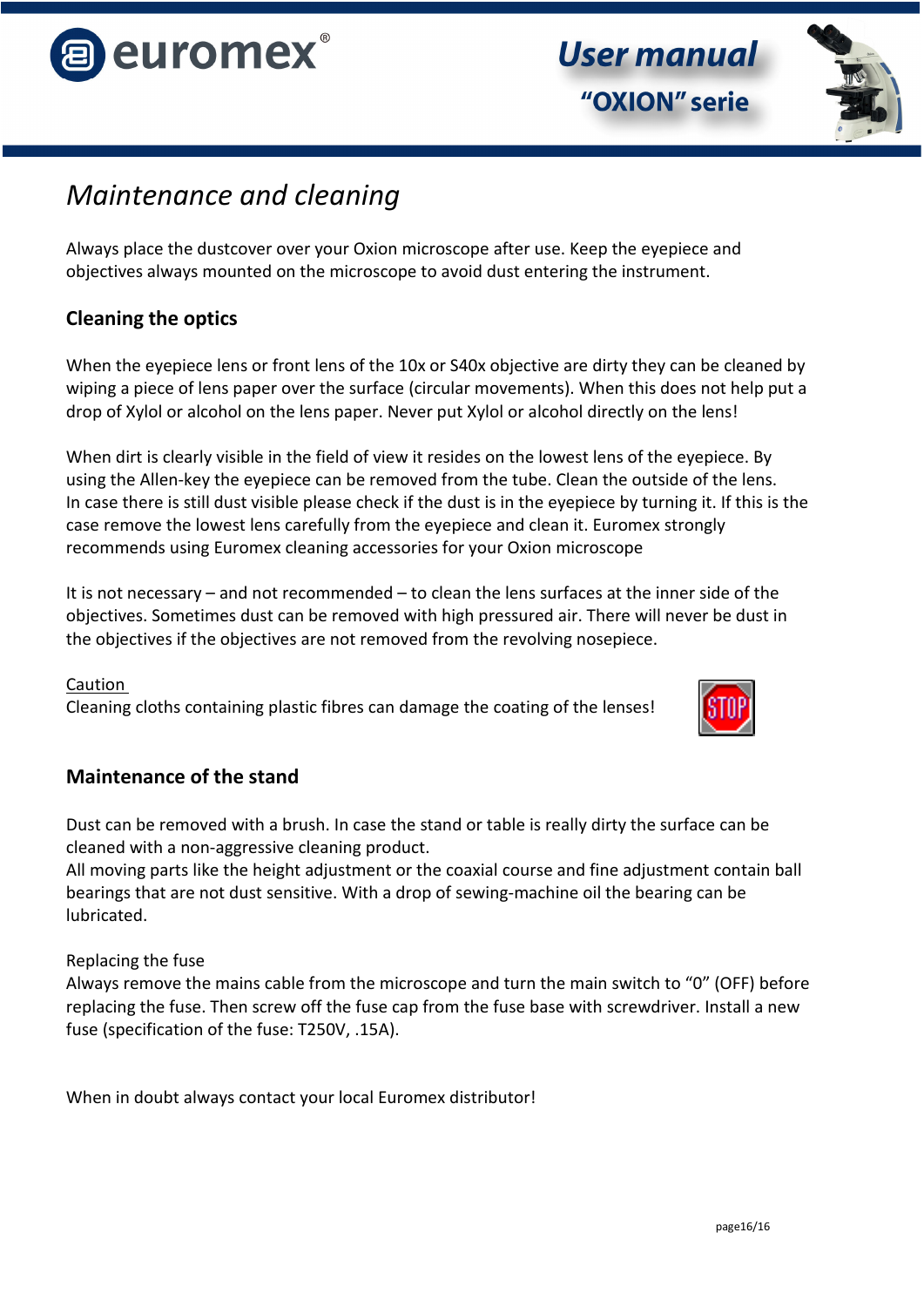



## *Accessories*

## **Eyepieces and eyeshades**

**AE.3210** HWF 10x/22 eyepiece **AE.3215** HWF 15x/13 eyepiece **AE.3223** HWF 10x/22 eyepiece with micrometer reticule **AE.3225** Pair of eyeshades

## **Objectives**

**AE.3104** Infinity Plan Achromatic 4x objective **AE.3106** Infinity Plan Achromatic 10x objective **AE.3108** Infinity Plan Achromatic 20x objective **AE.3110** Infinity Plan Achromatic S40x objective **AE.3112** Infinity Plan Achromatic S60x objective **AE.3114** Infinity Plan Achromatic S100x objective

**AE.3126** Infinity Plan Phase Achromatic 10x objective **AE.3128** Infinity Plan Phase Achromatic 20x objective **AE.3130** Infinity Plan Phase Achromatic S40x objective **AE.3134** Infinity Plan Phase Achromatic S100x objective

**AE.3180** Telescope for phase contrast alignment

- **AE.3144** Infinity Plan Semi-Apochromatic 4x objective
- **AE.3152** Infinity Plan Semi-Apochromatic S40x objective
- **AE.3146** Infinity Plan Semi-Apochromatic 10x objective
- **AE.3156** Infinity Plan Semi-Apochromatic S100x objective
- **AE.3148** Infinity Plan Semi-Apochromatic 20x objective

## **Fluorescence**

- **AE.3240** Fluorescence illuminator including power supply
- **AE.3245** Fluorescence filter block for eGFP, FITC, Alexa Fluor488, Cy2, DiO, Fluo-4, FluorX, MitoTracker Green, Oregon Green 488, Rhodamine 110, SpectrumGreen
- **AE.3246** Fluorescence filter block for Alexa Fluor 568 & 594, Cy3.5, MitoTracker Red, Rhodamine Red, X-Rhodamine, SpectrumRed, Texas Red, Texas Red-X, 5-ROX
- **AE.3247** Fluorescence filter block for BOBO-1, Cerulean, CFP, POPO-1, SpectrumAqua
- **AE.3248** Fluorescence filter block for Alexa Fluor 350, AMCA/AMCA-X, Cascade Blue, DAPI Fast Blue, Hoechst 33342 & 33258, LysoTracker Red, Marina Blue

## Other beamsplitters, exciter and emitter filters available from a separate brochure